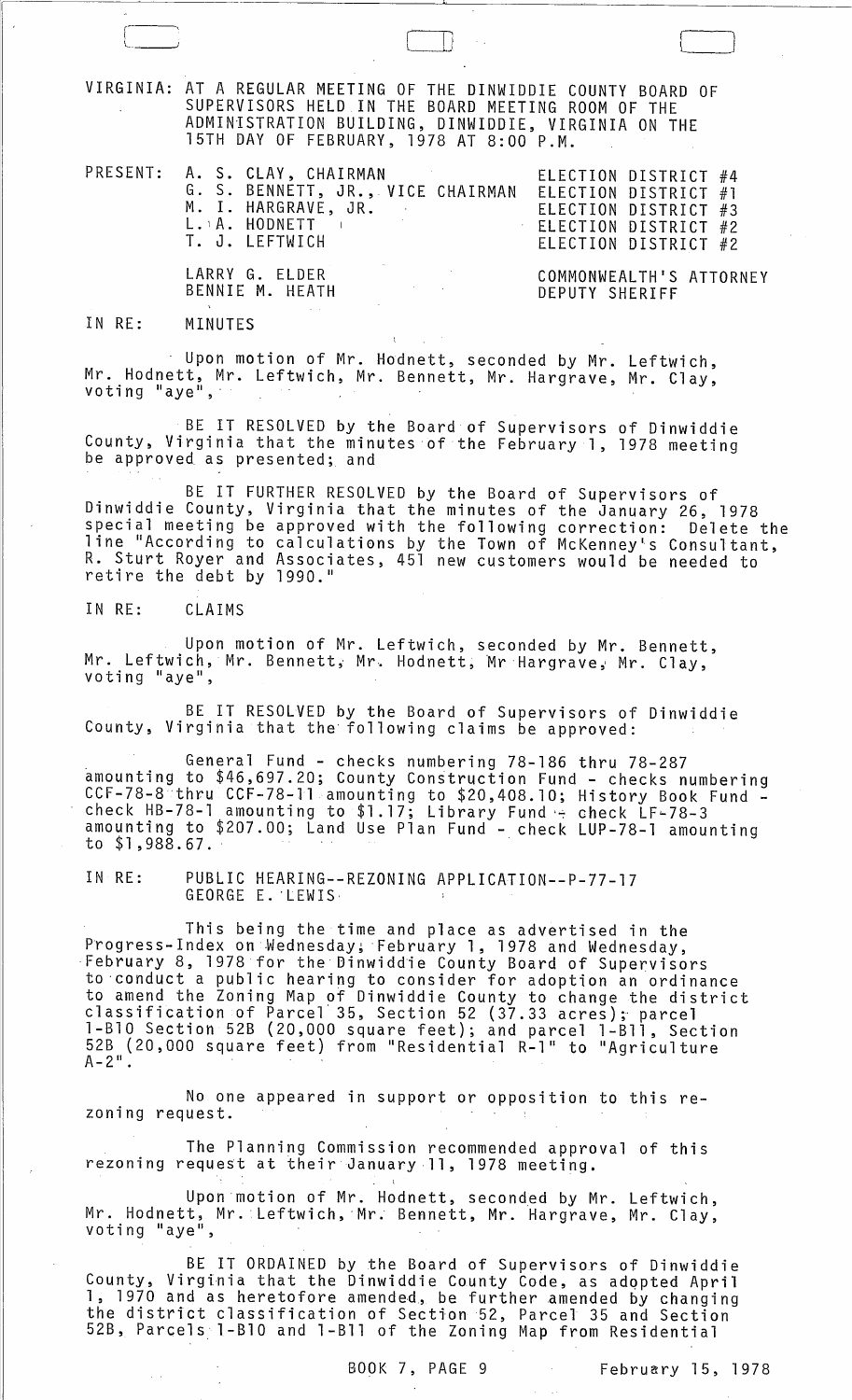R-l to Agriculture, General, A-2. In all other respects said Zoning Ordinance is hereby re-ordained.

IN RE: PRESENTATION OF LITTER CONTROL PROGRAM

Mr. Bob Ritz appeared before the Board to discuss the Virginia Litter Control Act and how the litter control grants made available through this act, have been used to implement<br>litter programs in other communities.

A litter control grant in the amount of \$3,322.00 is available to Dinwiddie County to use in implementing a litter control program. Mr. Ritz stated he is very interested in involving Hopewell, Petersburg, Colonial Heights, Prince George, and Dinwiddie in this effort and has left an application with our Planner if Dinwiddie is interested.

IN RE: VIRGINIA HOUSING DEVELOPMENT AUTHORITY SECTION 8 RESOLUTION

Upon motion of Mr. Hodnett, seconded by Mr. Hargrave, Mr. Hodnett, Mr. Hargrave, Mr. Leftwich, Mr. Bennett, Mr. Clay voting "aye", the following resolution was adopted:

WHEREAS, the Department of Housing and Urban Development has a program entitled Section 8 which provides rent supplemental assistance to low income families residing in existing housing; and

WHEREAS, the Virginia Housing Development Authority was created by the Virginia legislature to assist political jurisdictions in providing low and moderate income families with housing in suffcient quantity and quality; and

WHEREAS, the Department of HUD recognized the VHDA as a public housing authority which may enter into a contract agreement with the Department of HUD as well as- political jurisdictions within the Commonwealth of Virginia; and

WHEREAS, the VHDA has encouraged Dinwiddie County to submit a request to VHDA to be considered a candidate for participation in the Section 8, rent supplement program; and

WHEREAS, the Board of Supervisors believes that participation in this program will be beneficial to the residents of Dinwiddie County;

NOW THEREFORE BE IT RESOLVED by the Board of Supervisors of Dinwiddie County, Virginia that the Chairman of the Board be directed to execute and sign those documents necessary in order for Dinwiddie County to become eligible for the Section 8 program as administered by the VHDA; and

BE IT FURTHER RESOLVED by the Board of Supervisors of Dinwiddie County, Virginia that the Department of Social Services be authorized to administer the Section 8 program for Dinwiddie County and enter into those agreements necessary to implement said program; and

BE IT FURTHER RESOLVED by the Board of Supervisors of Dinwiddie County, Virginia that the Department of Social Services consult the Board of Supervisors on those matters relating to the hiring of an individual (s) to oversee this program.

IN RE: APPOINTMENT -- DINWIDDIE INDUSTRIAL DEVELOPMENT AUTHORITY

Upon motion of Mr. Hodnett, seconded by Mr. Leftwich, Mr. Hodnett, Mr. Leftwich, Mr. Bennett, Mr. Hargrave, Mr. Clay, voting "aye", Mr. Emmett Seay was reappointed to the Dinwiddie Industrial Development Authority, term expiring February 5, 1982.

IN RE: APPOINTMENT -- DINWIDDIE INDUSTRIAL DEVELOPMENT AUTHORITY

-~ "' i

Upon motion of Mr. Hargrave, seconded by Mr. Leftwich, Mr. Hargrave, Mr. Leftwich, Mr. Clay, Mr. Bennett, Mr. Hodnett, voting "aye", Mr. James M. Thrower was reappointed to the Dinwiddie Industrial Development Authority, term expiring February 5, 1982.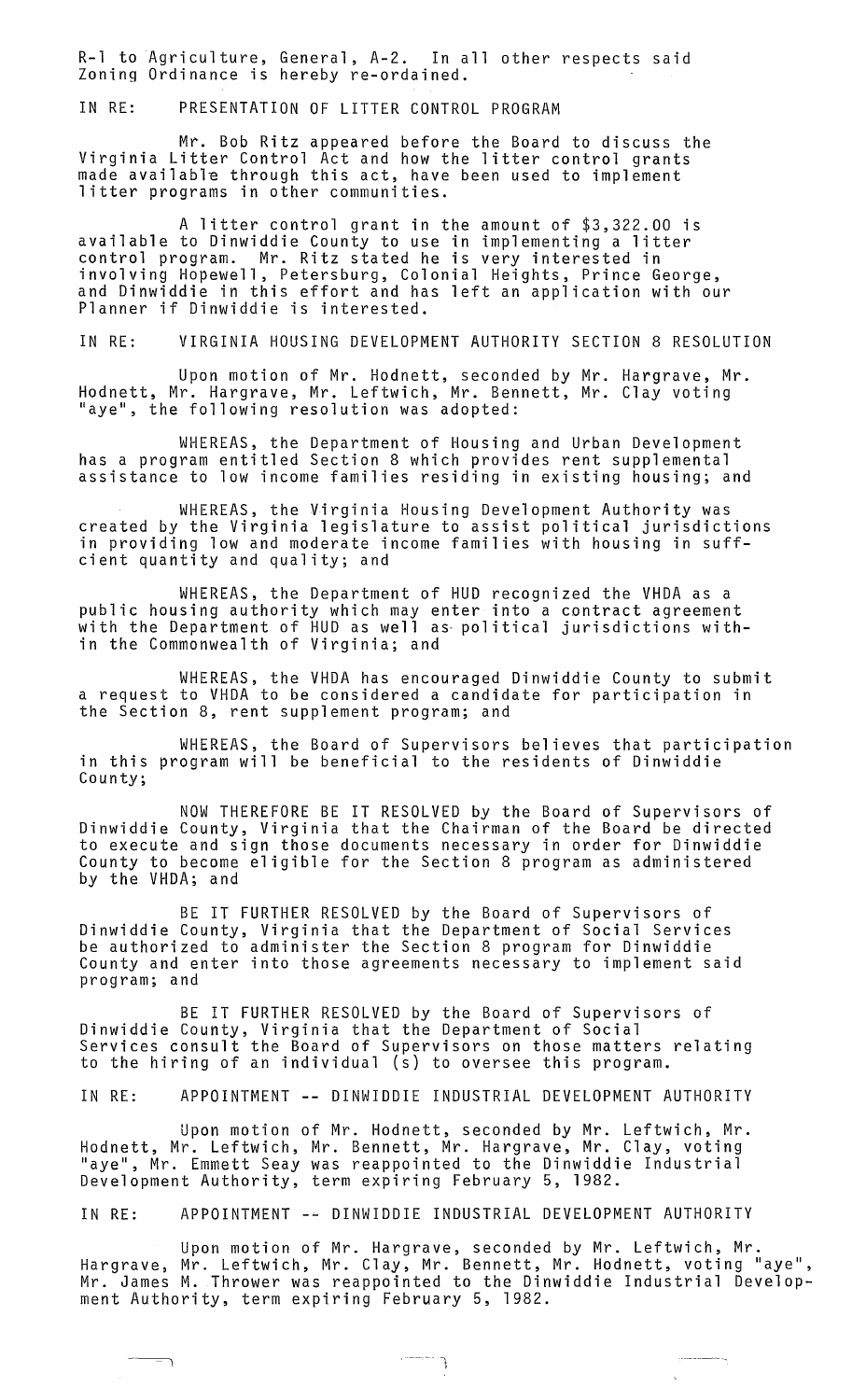#### IN RE: DISCUSSION OF VIRGINIA PROGRAM

Wendy Weber, Administrative Assistant, appeared before the Board to discuss the 1978 Virginia Program, a summer workstudy program for college students. Dinwiddie County participated last year by employing two students at the Senior High stuuy program for coffege students. Dinwiddie tounty partici-<br>pated last year by employing two students at the Senior High<br>School. These students are referred by the College they attend<br>and would be available to work May 2 1978.

 $\Box$ 

The Board instructed Miss Weber to obtain requests for positions from. those departments interested for their review and decision at the March 1, 1978 meeting.

IN RE: LETTER OF. UNDERSTANDING -~ DINWIDDIE WATER AUTHORITY

The County Administrator advised the Board that he had not received a reply to. the draft of the letter of understanding from the Water Authority; therefore, action would have to be deferred.

IN RE: SUPERINTENDENT OF SCHOOLS ~- VEHICLE POLICY

Dr. Richard Vaughn appeared before the Board to present a copy of the Vehicle Policy adopted by the School Board at their February 14, 1978 meeting. This action was in response to the Board's request that the School Board review the County<br>vehicle policy.

Dr. Vaughn also presented a financial report of the status of. School \_Board funds as of 2-1-78.

IN RE: REQUEST FOR A CHANGE IN THE DATE FOR TRAPPING SEASON

Mr. Ernest Cerny, Jr. appeared before the Board to represent the hunters in the\_area who are concerned over the threat to their valuable hunting dogs by traps due to trapping season running simultaneously with deer season. A petition containing 113 signatures.was submitted for the record.

Mr. Cerny demonstrated the traps used by high land trappers which mangle and sometimes kill any animals caught in them. It was his request that the County support the hunters ' effort to have.the Commission of Game and Inland Fisheries change the dates for trapping season to ·January 5th through February 28th so that it would not involve deer season and pose a threat to the hunting dogs.

The Chairman instructed the County Administrator to investigate the alternatives available to the County and hunters in remedying this situation and present them for the Board's consideration at the March 1, 1978 meeting.

IN RE: REQUEST FOR BUDGET FOR FIRE CHIEF'S ASSOCIATION

Mr. Bob Mengel, Chief, Dinwiddie Volunteer Fire Department appeared before the. Board to represent the Fire Chief's Association. Mr. Mengel stated that the Association played a valuable role in coordinating activities among the five fire departments, and it was the Association's request that the Board provide a.budget appropriation. to them in the amount of \$500.00 to cover postage, meals, travel and other expenses incurred in their Association duties.

IN RE: REQUEST FOR EMERGENCY GENERATOR **--** SHERIFF'S DEPART- \ MENT

Mr. Bob Mengel, Chief, Dinwiddie Volunteer Fire Department, stated that during recent power failures, he had been contacted by several citizens concerned about the termination of emergency communications. As the dispatcher's office at the Sheriff's Department has no emergency power supply, communications are cut when there.is a power failure.

BOOK 1, PAGE 10

 $\sim 10^{-1}$